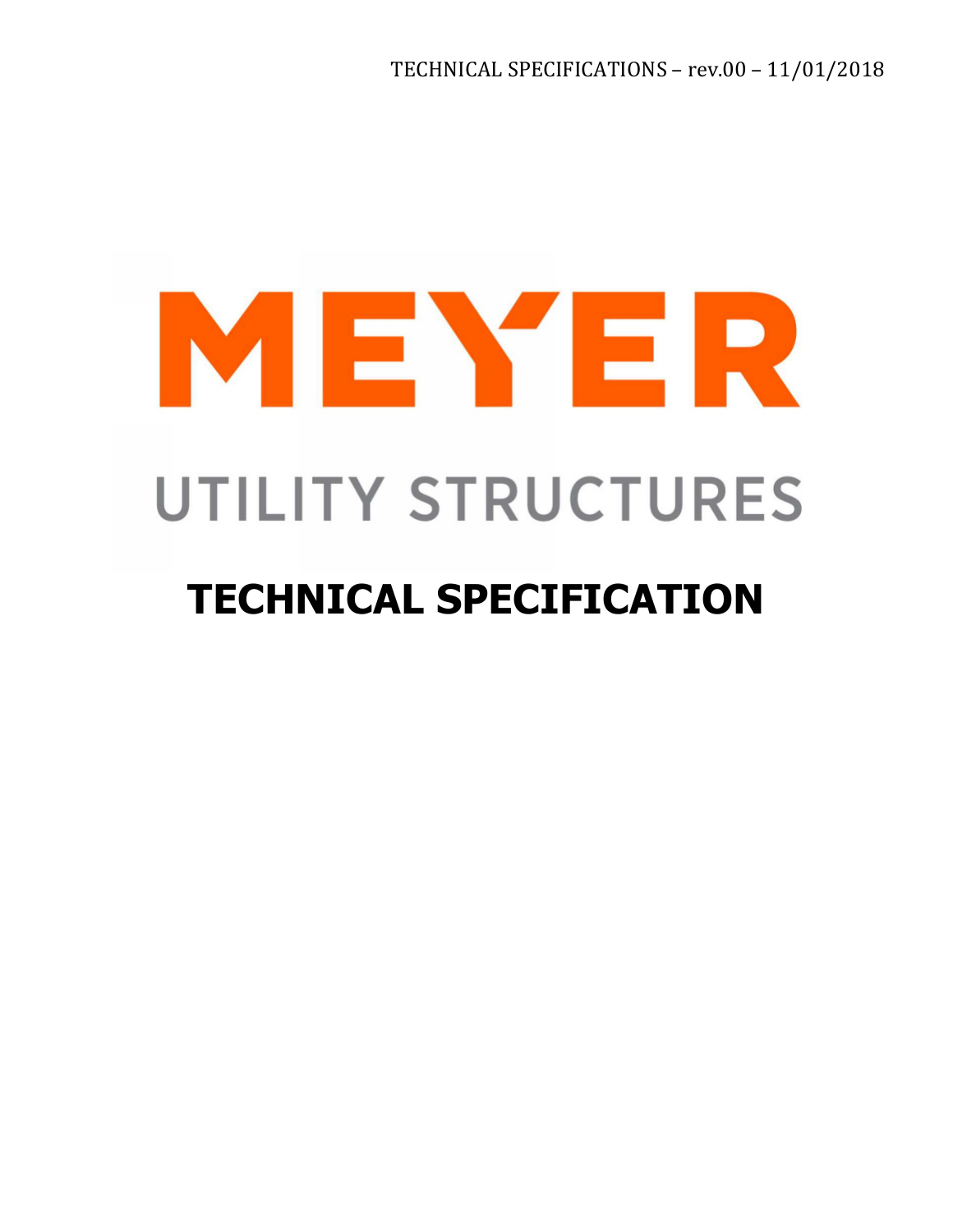## **PREFACE**

This document is a general specification for the design and fabrication of tubular steel transmission structures by Meyer Utility Structures, LLC (referred to herein as the "fabricator"). It may also be used use by utility engineers and consulting engineers to develop project specifications for design and fabrication of tubular steel transmission structures.

This specification is incorporated by reference as specifically noted in applicable Meyer Utility Structures, LLC quotations, proposals, and responses to invitations to bid and requests for proposals. Non-applicable sections should be disregarded. Supplemental drawings and documents provided by the purchaser, as referenced in this document, are required to complete the specification.

### **1.0 General**

- **1.1 Scope** This specification covers the design, drawings, material, fabrication, welding, inspection, protective coating, and shipping of welded tubular steel structures for use to support overhead transmission lines. Standards and specifications of organizations (such as ASTM) referenced in this specification, together with any drawings and loading diagrams furnished by the purchaser, shall be considered part of the specification. Referenced standards and specifications shall be the latest edition, unless specifically stated otherwise.
- **1.2 General Design and Fabrication Considerations** Structures shall be designed to the factored static design loads selected by and provided by the purchaser. The static design loads provided by the purchaser will take into account all additional loading conditions that may be applicable to structures while in service, including but not limited to, effects of conductor galloping, wind-induced vibration, seismic events and other dynamic loading conditions. Correction, repair, and replacement of structures and components with errors in fabrication or design will be in accordance with the terms of the fabricator's published warranties or warranties agreed between fabricator and purchaser.

# **2.0 Material**

**2.1 General** – All primary structural plate material shall meet ASTM A6 "General Requirements for Delivery of Rolled Steel Plates, Shapes, Sheet Piling and Bars for Structural Use" except as modified herein. All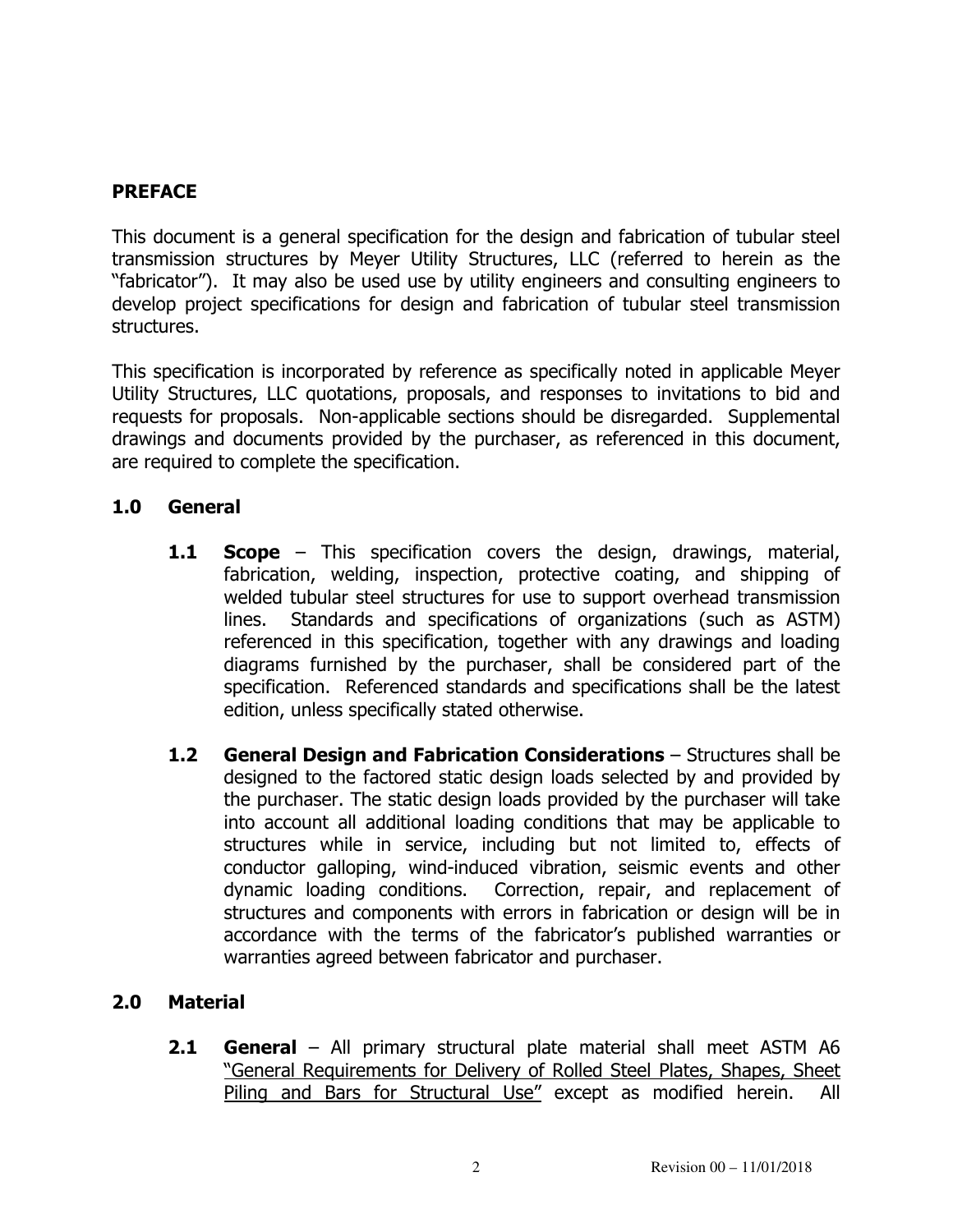structural plate material furnished shall be mill-certified to meet an impact property of 15 ft/lbs @ - 20°F in the longitudinal direction using the Charpy V-Notch Test. This shall be based on an average of three (3) tests with no one (1) test below 10 ft/lbs. The location of the test sample shall be as prescribed in ASTM A673. The criteria of 15 ft/lbs at -20°F is based on full size test specimens. For subsize specimens, the dimensions and values to be used shall be in accordance with ASTM A673. Heat lot testing (Frequency "H") is acceptable.

# **2.2 Poles, Arms, Arm Attachment Plates and Conductor Brackets**

# **2.2.1** (Weathering)

Material shall conform to ASTM A871 or A588 to provide a minimum yield strength of 50 ksi and meet the requirements of 2.1.

# **2.2.2** (Painted)

Material shall conform to ASTM A572, A588 or A871, to provide a minimum yield strength of 50 ksi and meet the requirements of 2.1.

# **2.2.3** (Galvanized)

Material shall conform to ASTM A572, to provide a minimum yield strength of 50 ksi with a silicon content limited to 0.06%. Material must also meet the requirements of 2.1.

# **2.3 Base Plates**

### **2.3.1** (Weathering)

Material shall conform to ASTM A871 or A588 to provide a minimum yield strength of 50 ksi, and meet the requirements of 2.1. Equivalent forged ring material may be used.

### **2.3.2** (Painted or Galvanized)

Material shall conform to ASTM A572, A588, A871, or A633 Grade 50 minimum, and meet the requirements of 2.1. Equivalent forged ring material may be used.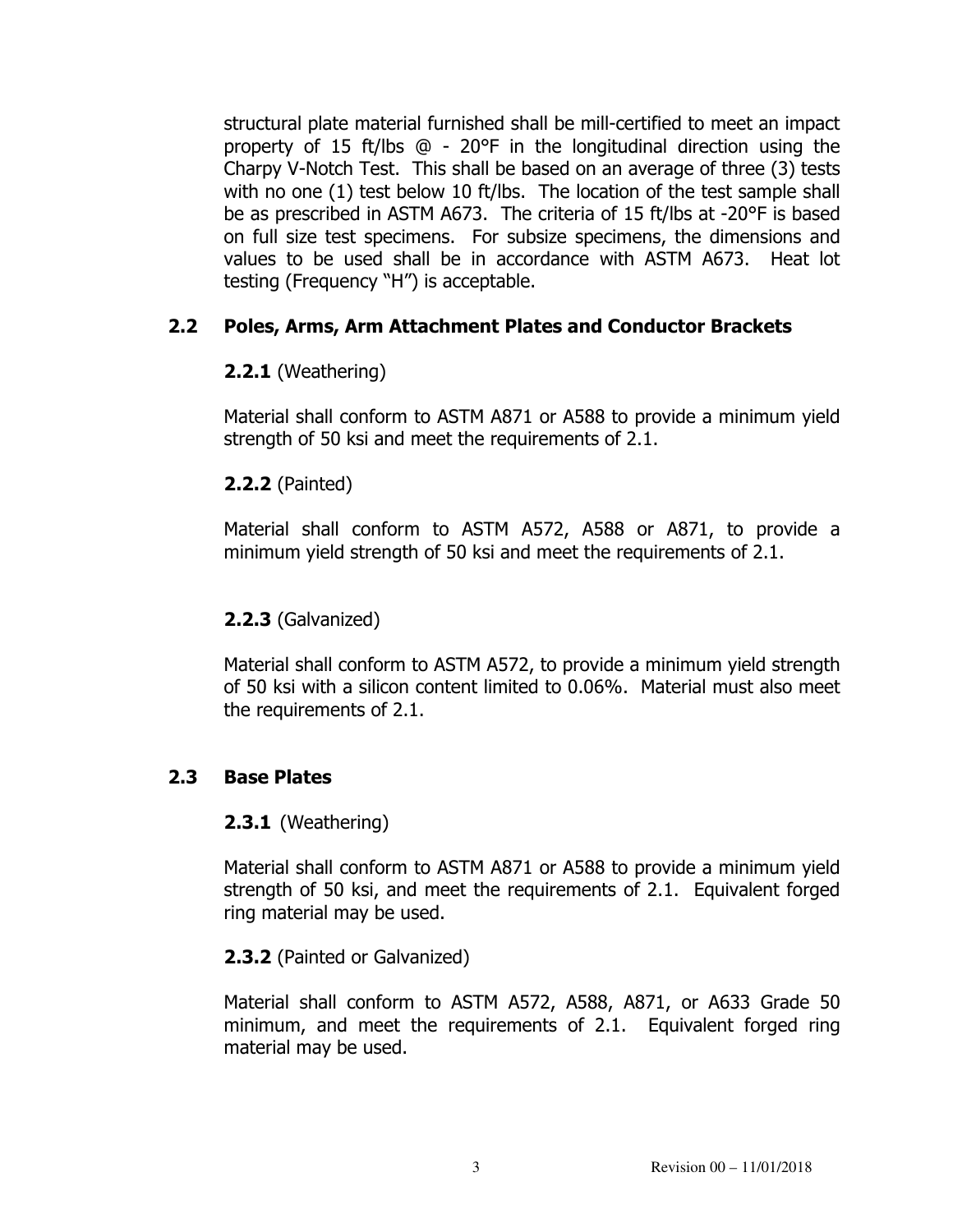- **2.4 Anchor Bolts** Material shall conform to ASTM A615 modified "Standard Specification for Deformed Billet Steel Bars for Concrete Reinforcement", with minimum yield strength of 75 ksi. This material furnished shall be mill-certified to meet an impact property of 15 ft/lbs @ - 20°F in the longitudinal direction using the Charpy V-Notch Test. Reinforcing bars shall be normalized, holding at temperature long enough to ensure uniform heat distribution throughout its mass, and then cooling in still air in a uniform manner. Material shall meet the requirements of 2.1, and shall have a corrosion resistance at least four times that of carbon steel. Anchor bolt threads may be cut or rolled. The thread area of the bolts along with an additional area up to 24 inches beyond the thread area shall be hot dipped galvanized according to ASTM A123, or metallized according to AWS C2.2-67T.
- **2.5 Fasteners**  All bolts shall conform to ASTM A325 or ASTM A354 Grade BC. Bolt material shall have corrosion and atmospheric resistant properties comparable to ASTM A871. Bolts shall either be coated with zinc-rich primer, or hot dipped galvanized to ASTM A153 (for galvanized structures). Nuts shall conform to ASTM A563 Grade DH, galvanized and tapped oversize in accordance with ASTM A563 or ASTM A563 Grade C3.
- **2.6 Reports and Test Samples**  Material, workmanship, inspection travelers and material certified mill test reports shall be maintained on file by the fabricator for a minimum of 6 years.

### **3.0 DESIGN**

**3.1 General** – Structure loads provided by the purchaser include all overload factors. Stress calculations shall be based on elastic analysis with maximum stresses in main members being limited to the specified yield strength of the steel being used. Any increase in allowable stress due to cold working of the material is not to be considered in the design.

Stability shall be provided for the structure as a whole and for each structural element. The nonlinear effects of the structure in its deflected position shall be considered.

Structures shall be designed to meet the project load requirements.

# **3.2 Minimum Thickness and Local Buckling**

**3.2.1** The thickness of any structural member shall not be less than 3/16"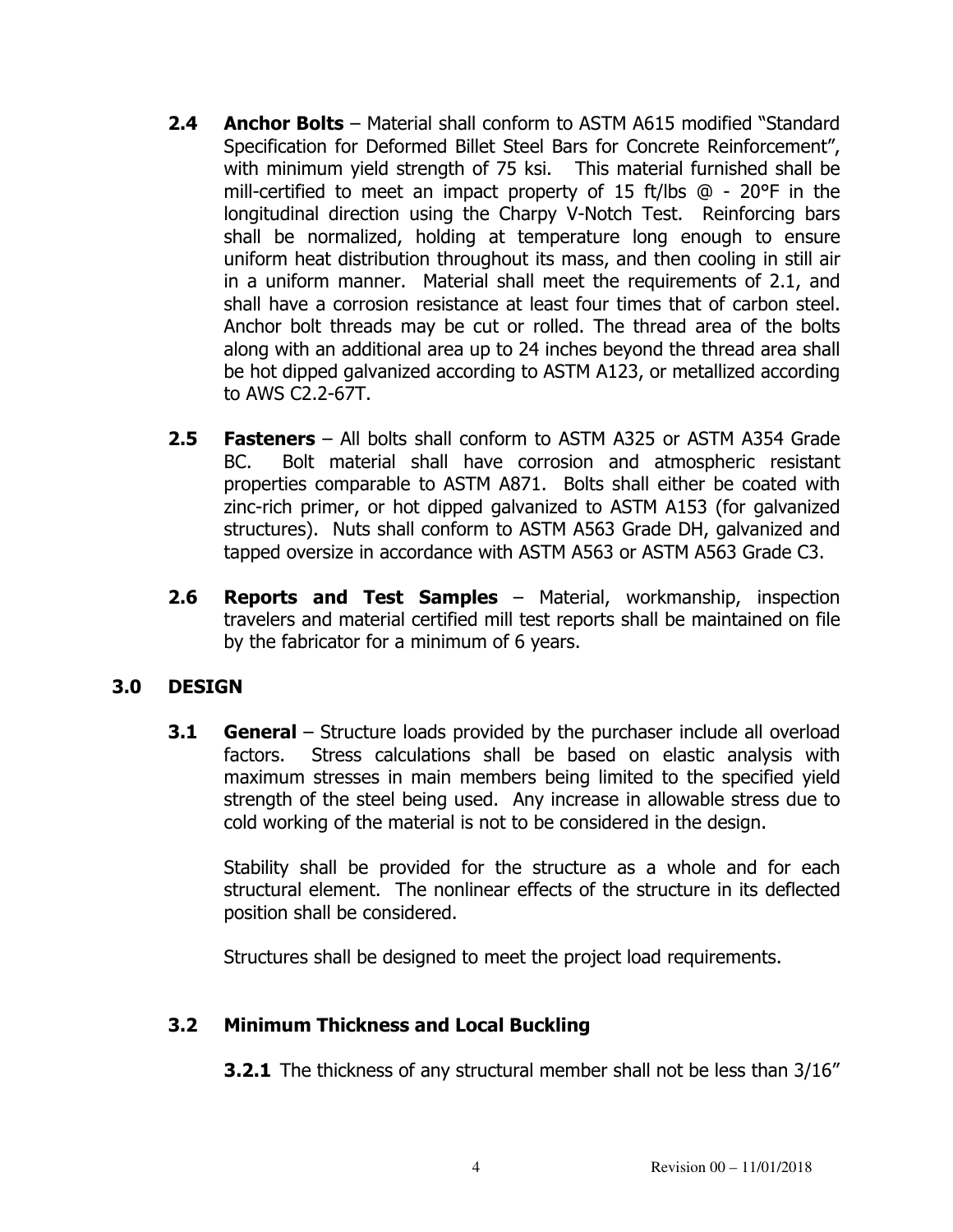**3.2.2** As a minimum, designs shall conform to the requirements in the latest version of ASCE 48 "Design of Steel Transmission Pole Structures"

**3.3 Design Calculations and Data** – The design calculations shall be the responsibility of the fabricator. The design calculations and data shall include:

**3.3.1** General dimensions of all structural components and anchor bolts.

**3.3.2** The actual moments, moment of inertia furnished, and the  $w/t$  for polygonal cross sections at all splices and at least every 20 feet along the pole.

**3.3.3** Structure and anchor bolt weight.

**3.4 Final Design Calculations** – Final design calculations shall be submitted to the purchaser before fabrication commences, and shall include, in addition to the previously mentioned items:

**3.4.1** The bending moments, moments of inertia, and stress at the connections of the arms.

**3.4.2** Computation of stresses in base plates and anchor bolts.

**3.4.3** Maximum deflection at top of the structure and all load points for specified loading cases.

- **3.5 Cross Section**  The cross section of welded steel tubular members shall be regular polygonal, or elliptical. If elliptical, the ratio of the minor axis to the major axis shall be .75 or greater. The minimum top diameter for any structure shall be 9 inches.
- **3.6 Anchor Bolts**  Anchor bolt design is the responsibility of the supplier. The minimum embedment length (L) shall be calculated in accordance with the latest version of ASCE 48 "Design of Steel Transmission Pole Structures".
- **3.7 Arms**  All engineered arm bracket to arm shaft connections shall be designed and fabricated with a 100% complete penetration weld.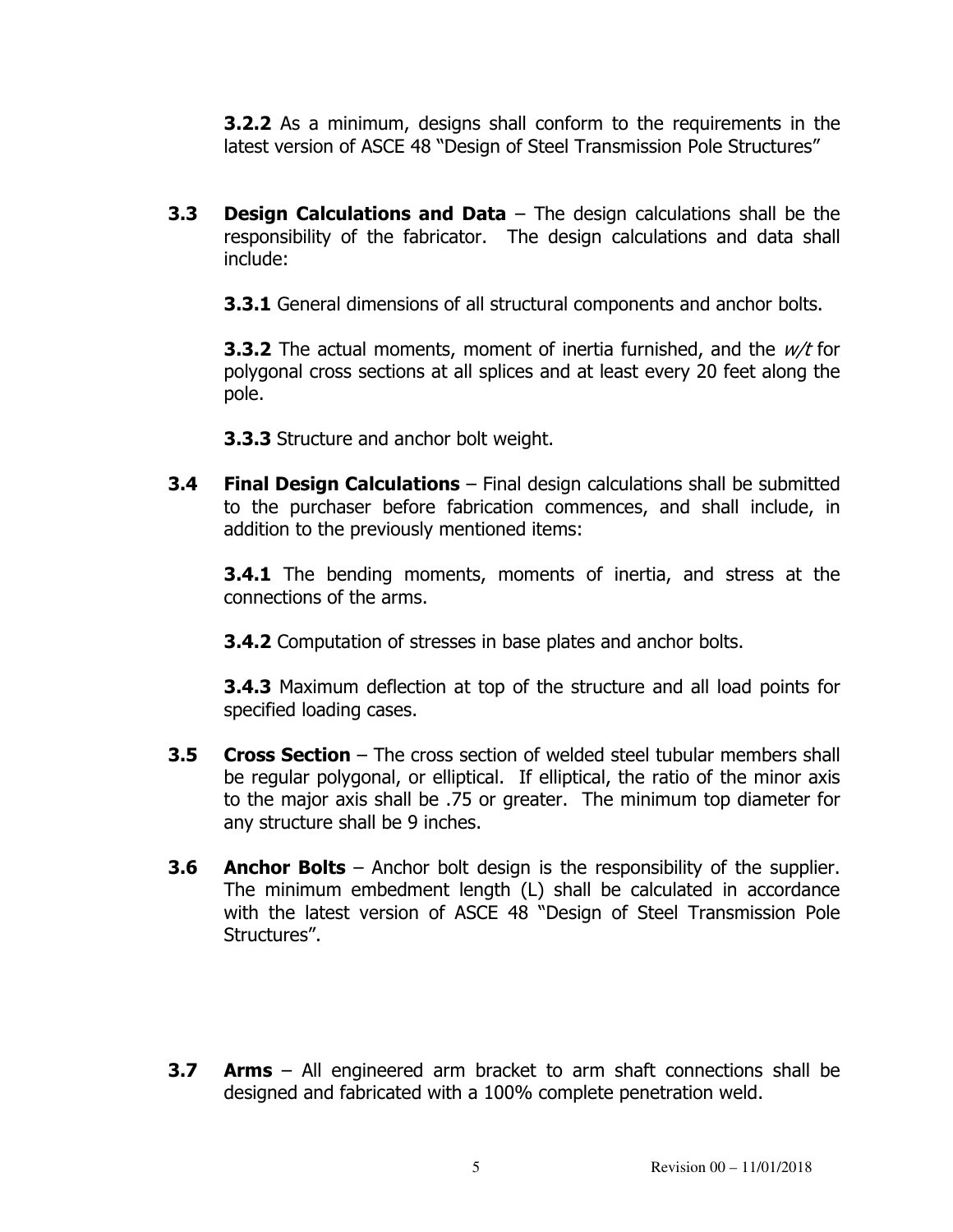- **3.8 Climbing**  Provisions for removable ladders, step bolts, and other climbing provisions (if any) shall be as detailed on the drawings provided by the purchaser. Compliance of the design of such provisions with OSHA regulations and other applicable safety regulations and standards shall be the responsibility of purchaser.
- **3.9 Camber** Steel poles designed for eccentric loading or line angles shall be shop cambered if the deflection exceeds the pole top diameter under the normal service loads shown on the loading drawings provided by the purchaser.

#### **4.0 FABRICATION**

#### **4.1 General**

**4.1 4.1.1** Except as modified herein, fabrication shall be in accordance with latest version of ASCE 48 "Design of Steel Transmission Pole Structures".

**4.1.2** Punching of holes is acceptable for plate thickness up and including 3/4".

**4.1.3** Pole sections and Arms shall have the approximate center of gravity identified by welding a plus "+" sign.

**4.2 Tolerances** – Tolerances shall be in accordance with the fabricator's latest version for manufacturing tolerances. The fabricator shall supply a list of fabrication tolerances to the purchaser upon request.

### **4.3 Welding – General**

**4.3.1** Welding shall be performed by qualified operators using qualified procedures in accordance with AWS D1.1, Structural Welding Code – Steel.

**4.3.2** Records of welding procedure and welding operator test results shall be kept for 6 years by the fabricator and shall be available for review by the purchaser.

**4.3.3** All welding electrodes used for primary joints shall meet, as a minimum, an impact value of 15 ft/lbs at -20°F as measured by the standard Charpy V-notch test. They shall equal or exceed the specified physical properties of the base metal being welded when tested with the applicable AWS specification for welding electrodes.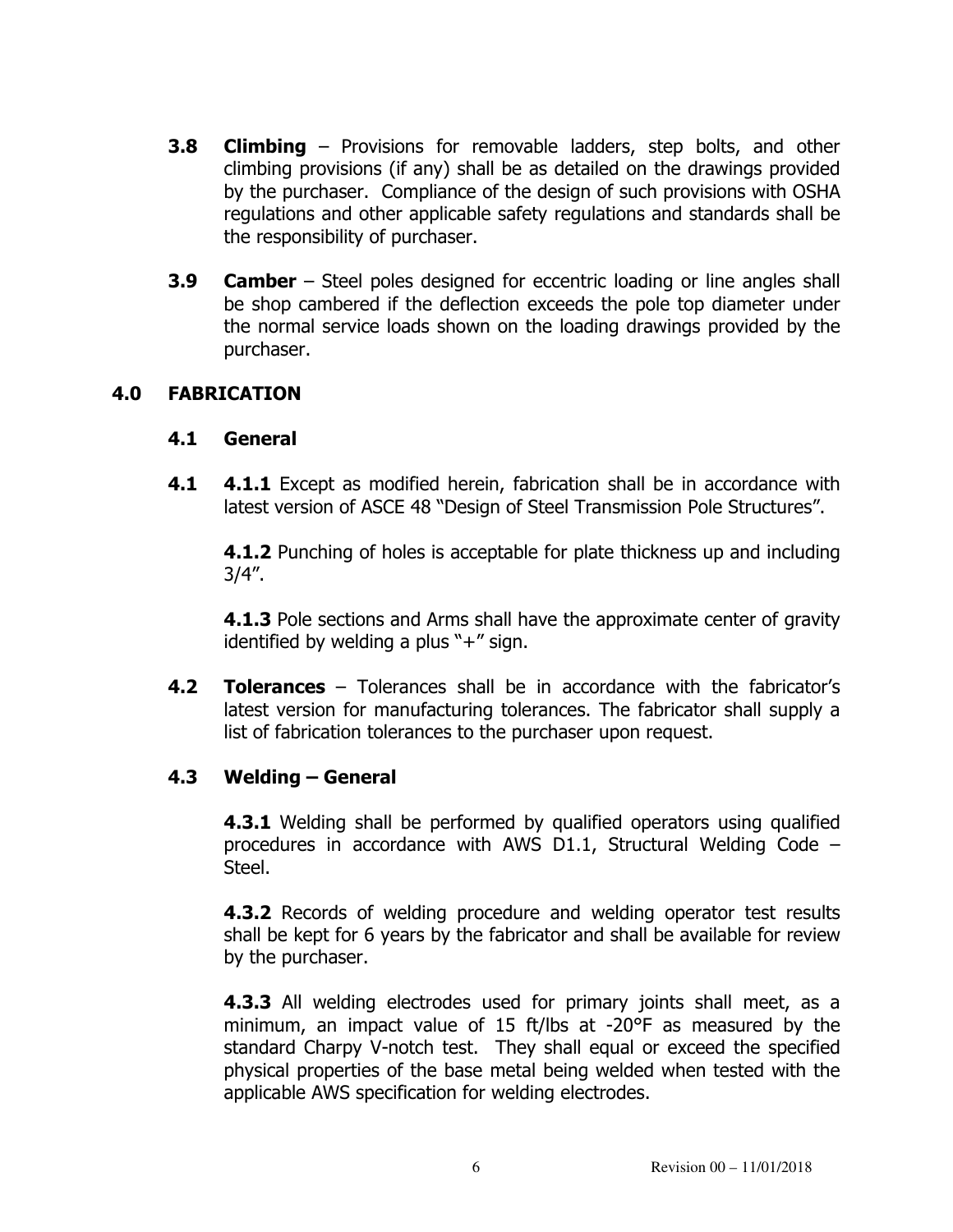### **4.4 Processes**

**4.4.1** Welding may be done by the shielded metal-arc, gas shielded flux core, gas metal-arc, or submerged-arc processes.

**4.4.2** The gas metal-arc process, using the short-circuited transfer shall be not be used.

**4.4.3** Personnel and procedures shall be qualified to AWS D1.3, Structural Welding Code – Sheet Steel.

**4.4.4** Shielded metal-arc welding shall be done with appropriate strength low hydrogen electrodes, which have been conditioned in accordance with the requirements of AWS D1.1.

**4.4.5** Preheating shall be in accordance with the steel producer's minimum recommendation and AWS D1.1, Table 3.3, Table 4.9, or, as verified by testing for suitability for structural application in accordance with AWS D1.1, Annex H. Preheat and interpass temperature requirements shall be specified in the applicable Welding Procedure Specification (WPS).

### **4.5 Weld Joint Details**

**4.5.1** Circumferential seams and longitudinal seams in the female slipjoint (nominal) area + 6 inches shall be complete joint penetration welds.

**4.5.2** Longitudinal welds in pole sections (except as noted in 4.5.1) shall have a minimum weld joint penetration of 80%.

**4.5.3** Base plate, flange plate, and arm bracket joints shall be complete joint penetration welds.

**4.5.4** Weld joints, other than described in 4.5.1 through 4.5.3, shall be detailed by the fabricator.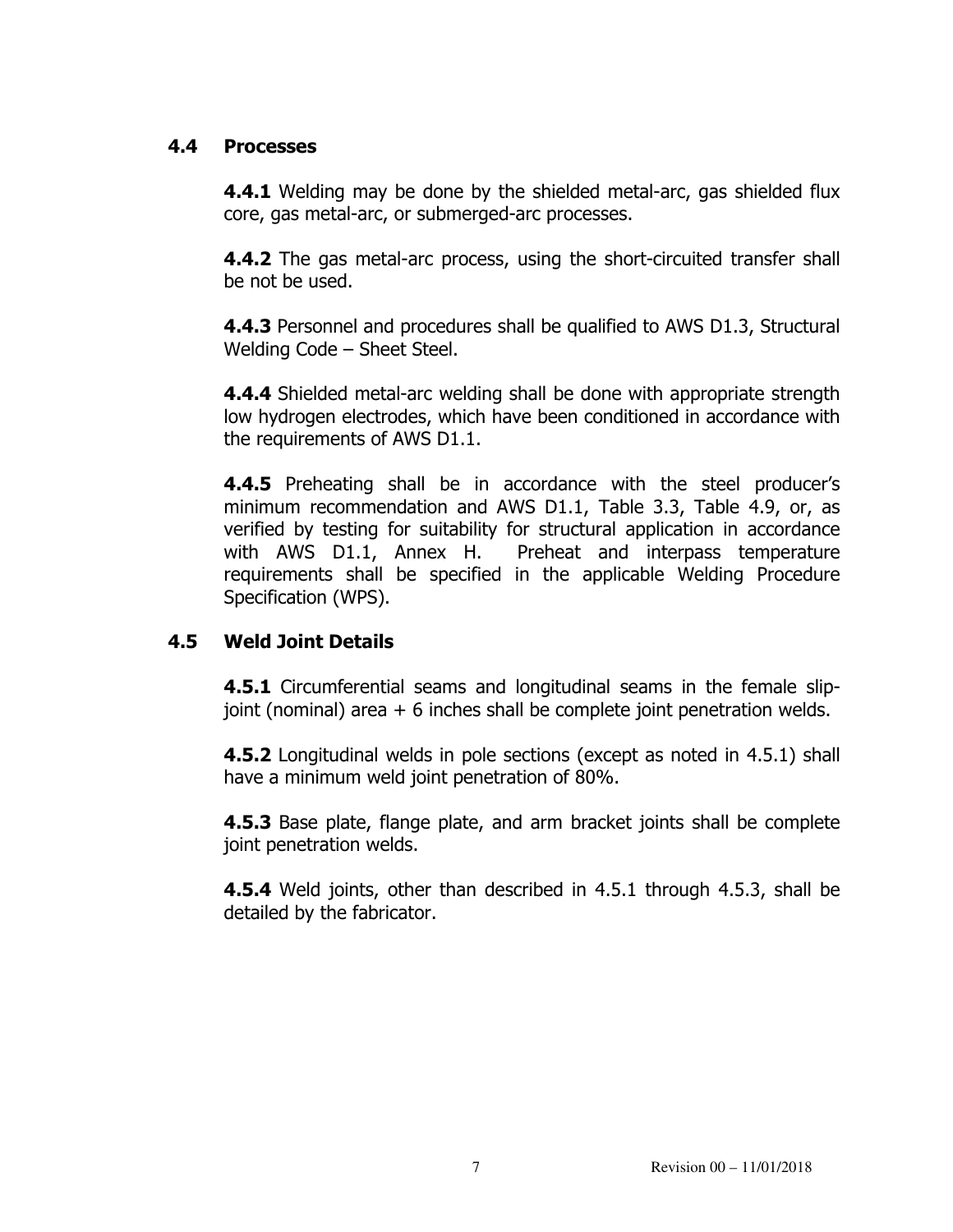# **4.6 Weld Quality and Inspection**

**4.6.1** Except for penetration requirements stated in Section 4.5.2, weld quality shall, as a minimum, conform to AWS D1.1, Clause 6, Part C, regardless of the method of welding.

**4.6.2** The fabricator may use any combination of inspection methods to satisfy the weld quality requirements of Section 4.6.1. Visual inspection is required on all completed welds. Ultrasonic inspection shall be performed on all complete joint penetration welds.

**4.6.3** In accordance with ASCE 48-11, all base plate to shaft and flange plate to shaft full penetration welds on all galvanized structures shall be inspected for toe cracks after galvanizing. All identified toe cracks must be repaired and recoated prior to shipping finished product. Reports of inspections and repairs shall be provided upon request.

**4.6.4** The fabricator shall maintain a "Traveler" on all major components. The "Traveler" shall list material identification, welder identity, inspection results and inspector identity. The fabricator shall furnish the purchaser with data from certified inspection reports upon request.

**4.7 Marking** – Each separate part of the structure shall be marked according to the purchaser's requirements. In addition, the fabricator's pole number shall be marked on the pole. Marking shall be made by the addition of weld metal, or by stamping, and shall be clearly legible after finishing.

### **5.0 PROTECTIVE COATINGS**

- **5.1 Painted** The fabricator shall recommend a specific paint system and submit cleaning and application procedures for the purchaser's review and approval.
	- **5.1.1** The recommended system shall be the fabricator's standard. Documentation of previous applications shall be made available to the purchaser upon request.
	- **5.1.2** The fabricator shall have documented test data which verifies the adequacy of the corrosion protection system (primer and topcoat) and make this information available to the purchaser upon request.
	- **5.1.3** The recommended paint system shall provide cathodic corrosion protection. A zinc rich coating (ZRC) is to be used on galvanized surfaces.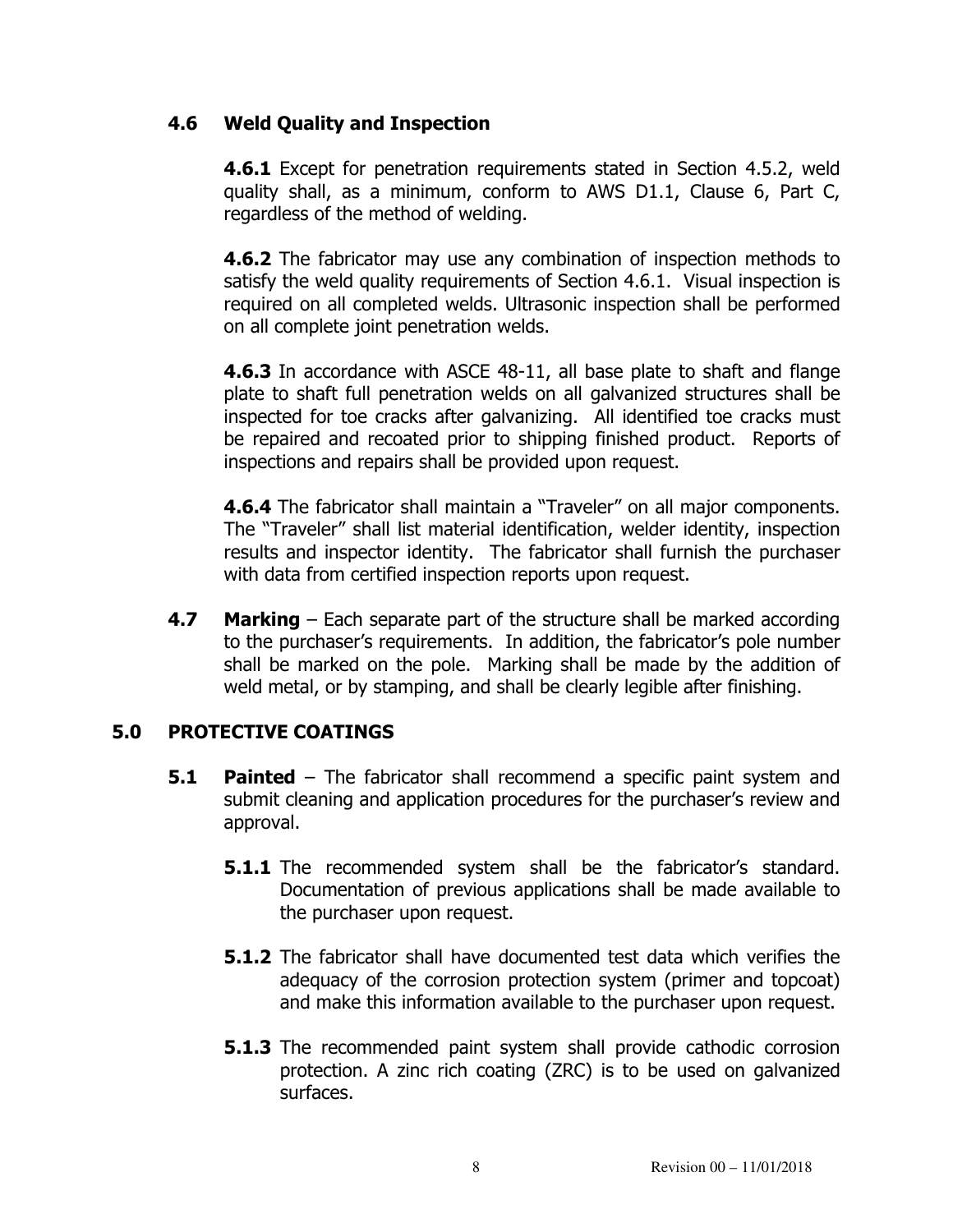- **5.1.4** Tubular sections shall be sealed to eliminate the need for internal protection.
- **5.2 Metallizing** The fabricator shall provide procedures which detail the metallizing process upon request.
	- **5.2.1** Surface preparation is a key element in metallizing. The procedure shall define the cleaning and blasting process. All contaminants, especially petroleum products, must be removed. The steel shall be roughened by the use of a blasting medium with adequate hardness to develop a proper anchor profile.
	- **5.2.2** Metallizing application shall be detailed to define the type of equipment to be used, coating to be applied, and thickness of coating.
	- **5.2.3** Tubular sections shall be sealed to eliminate the need for internal corrosion protection.
- **5.3 Galvanizing** The fabricator shall provide detailed galvanizing procedures upon request.
	- **5.3.1** The inside of a tubular member shall be readily visible and accessible for post galvanizing cleaning and repair as needed.
	- **5.3.2** The galvanizing shall meet the requirements of ASTM A123.
	- **5.3.3** The coating quality shall be determined as described in the American Galvanizer's Association bulletin "Inspection of Products Hot Dip Galvanized After Fabrication".
	- **5.3.4** The fabricator shall provide a detailed inspection procedure and evidence that ultrasonic inspections are performed on base plate and flange plate welds after galvanizing.
- **5.4 Weathering Steel** The structure shall be designed to eliminate water and refuse traps. The base sections of tubular steel structures shall be sealed (top and bottom) to eliminate any entry points for moisture.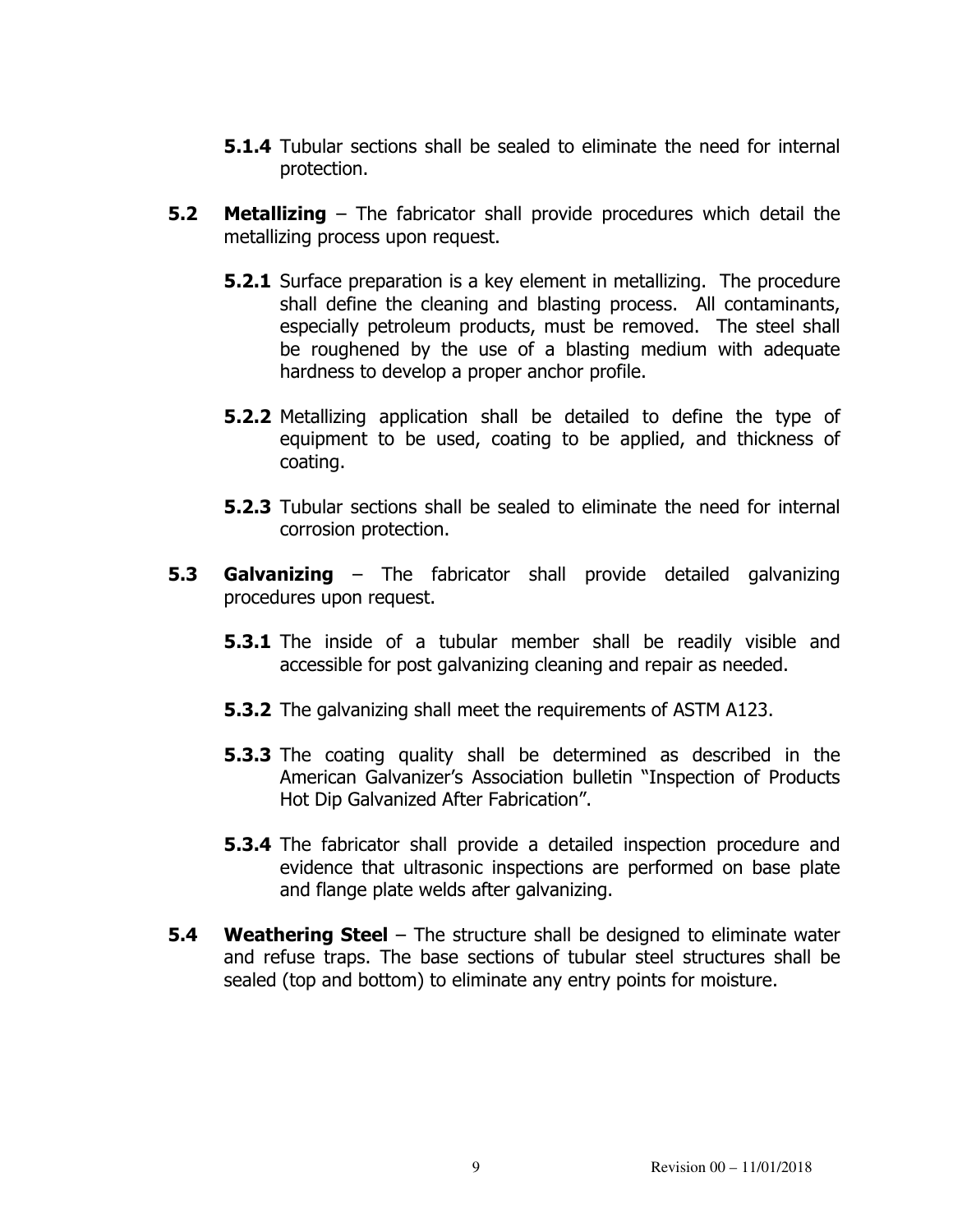- **5.5 Coatings for Embedded Steel** The fabricator shall provide procedures which detail the coating system and its effectiveness in various soil conditions upon request. The coating shall include an aliphatic component to prolong the coating life relative to the effects of UV exposure. In addition, the coating must be dielectric and 99.5% minimum solids content in order to create a proper barrier coating.
	- **5.5.1** Minimum coating thickness shall be 20 mils.
	- **5.5.2** All sharp corners and edges shall be pre-striped with coating thickness prior to the application of the full coating.
	- **5.5.3** All contaminants must be removed from the structure surface prior to coating. The steel shall be roughened by the use of a blasting medium with appropriate hardness to develop a proper anchor profile.

Note: The purchaser should perform an initial evaluation of the installation site conditions. This evaluation may include soil electrical resistivity tests in accordance with ASTM G-57, Method for Field Measurement of Soil Resistivity, using the Wenner Four-Electrode Method.

### **6.0 DRAWINGS**

- **6.1 Submittals** After receipt of a purchase order, the fabricator shall prepare detailed assembly drawings and submit electronically to the purchaser. Within one week of receipt of drawings, the purchaser shall return the drawings electronically marked "Approved" or "Approved as Noted". After resolution of all comments from the purchaser, updated assembly drawings shall be sent electronically to the purchaser. Drawings shall be approved by the purchaser before proceeding with fabrication
- **6.2 Ownership of Drawings** Fabricator shall retain all intellectual property rights in designs and drawings furnished by fabricator. Designs and drawings furnished by the fabricator may be used and reproduced by the purchaser for purchaser's own use in the installation, erection, operation, and maintenance of the structures depicted in such designs and/or drawings.

# **7.0 SHIPPING**

**7.1 General** – Each shipment and each invoice shall be accompanied by a packing list of all parts on that particular shipment. Bolts, nuts and other hardware shall be either boxed or bundled. All bolts, nuts and